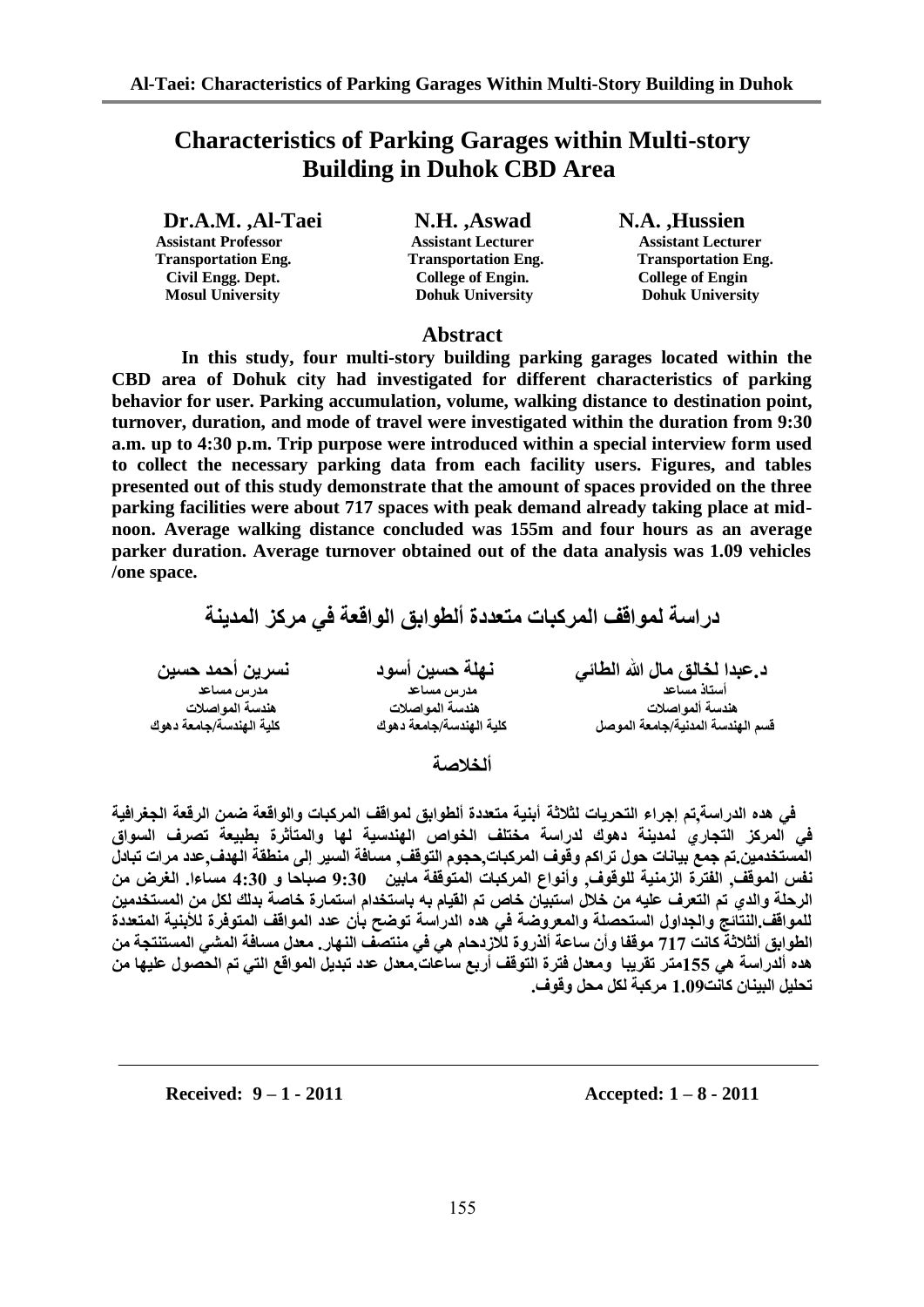#### **General**

Multi-story parking building garages have been constructed in many urban, and suburban locations where land values are high, and in areas where land is in short supply that permit a more intensive use of space. There are three important factors to be considered when designing a multi-story car park (Davis, 1968)

1-parking demand that, must be curtailed locally;

2-simplicity, and short time in parking and un-parking; and

3-constuction and parking operating cost.

 However, construction, maintenance, and operating costs will be significantly greater with single- level parking garage, improved security, and better quality facilities are also seen as more important than the cost of parking itself. The majority of multi-story parking garage users would be willing to pay up to 10 percent more for parking if site owners, in turn, installed improved staff, ( Morgan,1999),(IHT,1987). Thorough examination of the Dohuk City Central Business District ( CBD ),especially on multi-story building parker characteristics such as, dominant trip purpose to look for a parking space ,origin of trip maker as it is related to trip distance ,parking duration which is affecting positively the mount of parking load ,and walking distance to the destination points which is the most important parameter in selecting the parking lot or garage to hide his or/her car , are the most important factors to be considered in locating new parking facilities. Usage of existing facilities as measured by the accumulation, and turnover of parked vehicles, are considered as a good indicators on the amount of demand for parking space. Dohuk city has experienced an extremely high growth population as well as vehicles during the last decade. Also, it has a special distinct geographical location , which caused a lot of transportation to be executed through the city and the occurrence of high density business opportunities in the city center. To perform this study , the CBD area located within Dohuk city was investigated as it contains four main multi-story garages . The CBD area is containing adversity of commercial activities, and different land uses, in addition to many important offices, and governmental buildings, that attract a large numbers of vehicle trips causing traffic jam within the CBD road network curbs, lots, and garages, and relationship between these characteristics as well.

#### **Problem Definition**

 As the city of Dohuk is going to grow, competition about the land use has increased at a rapid rate as well as the increase in land cost located in the CBD creating a major problem to build a multi-story parks to accommodate the shortage in parking spaces. This study was planned to understand the main physical characteristics of the CBD area multistory parking garages, such as rare parking spaces with no real program for regulation, and efficiency in parking spaces utilization is handled as well. Effect of parking characteristics on the general performance of parkers, their habits, and desire to park at certain location whether multi-story parking garage or a lot off-street parking, can be understood out of this study too.

#### **Study Area**

 The study area selected for conducting this parking study includes three zones (1,2, and 3) ,and a part of zone (6) out of the twenty five zones of Dohuk city master plan shown in Figure ( 1 ), (DMD,2010). Study area was divided into (9) sectors as illustrated in Figure (2), enclosed by according to the Duhok Municipality district distribution within the city master plan (DMD, 2010). Gully Dohuk rotary from the north east ,Ahmady-Khany intersection from the north west. Shimik-Zara interchange is bounding the study area from the south east, and Showrash rotary from the south west .All parking studies considered CBD of cities and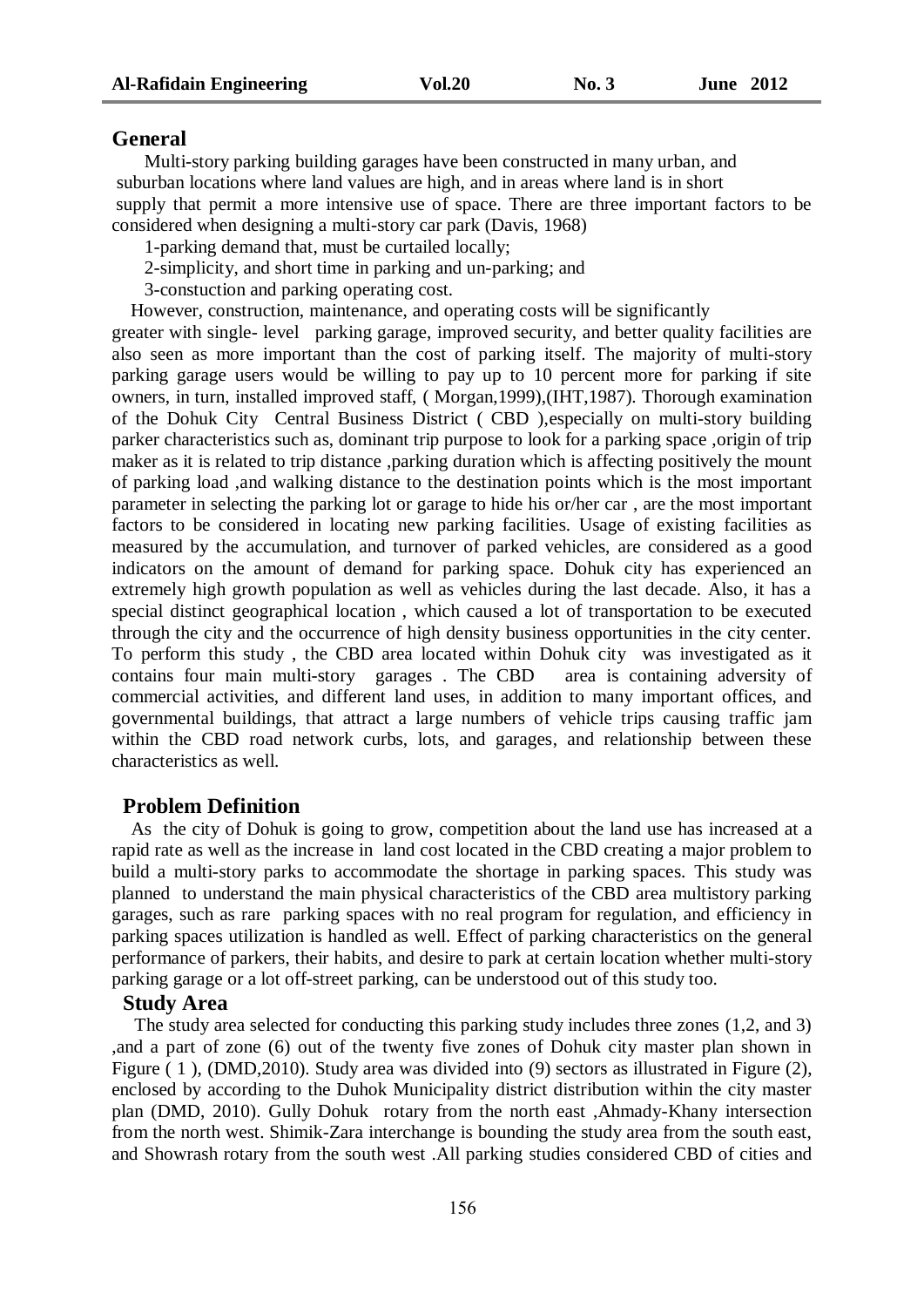district centers as characterized by dense development , tall building, central governmental function rising land values ,and parking facilities cost ( Taha,1983 ).



Figure (1): Duhok City Layout Map Showing the Study Area(2010)<sup>[10]</sup>



Figure (2): Locations of the Selected Multi-Story Parking Facilities within CBD Area in Duhok City $(2010)^{(10)}$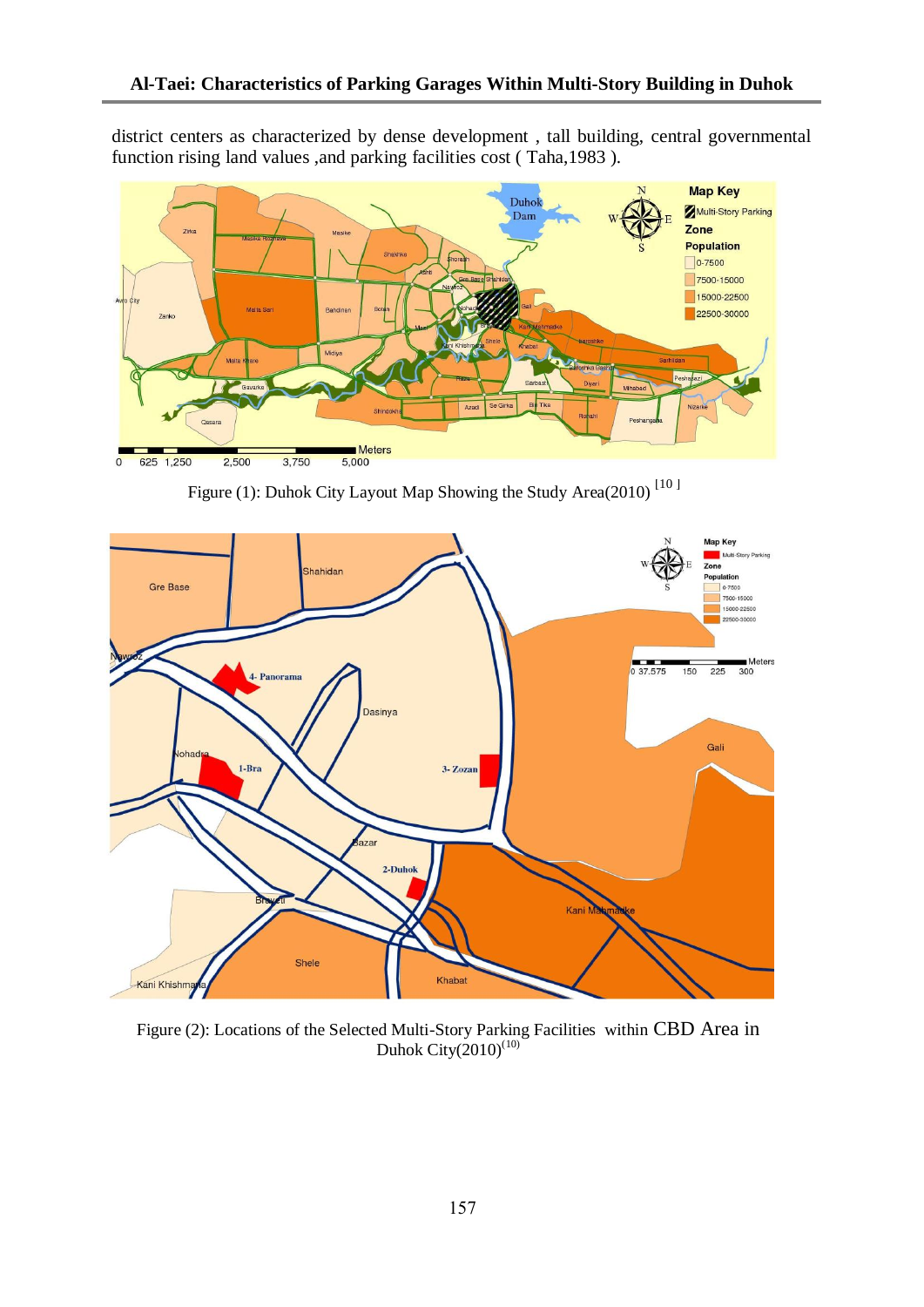#### **Method of Study**

 This parking study is conducted in order to accumulate essential information in developing a view about parking problems and to establish parking requirements through determining major multi-story parking characteristics in Dohuk City center.

Four types surveys were carried out in the period between November 2007, and January 2008 .These surveys included parking inventories, accumulation counts, license plate surveys, and interview survey. Study area was divided into (9) sectors, and code identifies each sector as shown in Figure (2).

### **Data Collection**

 To conduct a parking inventory, a certain form was prepared and used to cover multi-story parking facilities located within the study area .The form contained information about the location ,name of facility type ,payment and other relevant questionnaire .

 Dimensions of each facility measured and used to determine the plan dimensions, and area of each facility. Facility (1, 2, and 3), were only investigated in this study, but facility (4), could not be investigated as its owner was not cooperative with the inventory team. Table (1), shows the calculated capacity area, and average parking space dimensions of each multi-story parking facility.

| Facility No.   Facility Name | Total Parking |               | Number of   Parking/One Space |
|------------------------------|---------------|---------------|-------------------------------|
|                              | Area $(m2)$   | <b>Spaces</b> | Dimension                     |
| Bra                          | 5148          | 312           | 5.0x3.3m                      |
| Dohuk                        | 2154.6        | 105           | 5.4x3.8m                      |
| Zozan                        | 4500          | 300           | 5.0x3.0m                      |

Table (1): Calculated Capacity of the Selected Multi-Story Parking Facility Within Study Area (Dohuk 2008)

 Parking accumulation is the number of parked vehicles in an area at any specified moment. It can be divided into journey purpose categories i.e., shopping, work, business,.etc. ( Pegnatrio, 1973 ). Manual count of all vehicles parked conducted in the three facilities. An observer covered each location, and counts started from 9:30 a.m., up to 4:30 p.m., at half hour intervals as this duration of the day is representing the major parking activities period in the city as mentioned by Nahla A. (9, 2004)

 License plate survey was conducted in order to measure time length vehicles parked and rate of usage of space in each facility. This survey was implemented for (7) hours between 9: 30 a.m., and 4:30 p.m. due to the same above reason, too. Last four license numbers were recorded by two observers stationed at the entrance of each facility , one recorded license number with time of arrival of vehicles to the park ,and the other recorded the license number with the time departure from each facility. Two forms of data survey were used for this purpose (ITE, 1984). Matching of the two forms was undertaken to obtain parking duration for each vehicle parked.

 Interview survey was made in order to obtain the distance that a vehicle occupants walk from their origins up to their parking space destinations ,or from destinations up to their trip origins. The purpose of each trip collected and the origins and next destinations of each trip maker obtained by one interviewer for every 10 spaces (Kadiyali, 1999). Interviewers asked politely parkers about their origin, destination, and trip purpose, vehicle classification (i.e., private, taxi, pick-up), and recording vehicle license number. This survey was conducted within the same (7) hours of license plate survey discussed above. From the total number of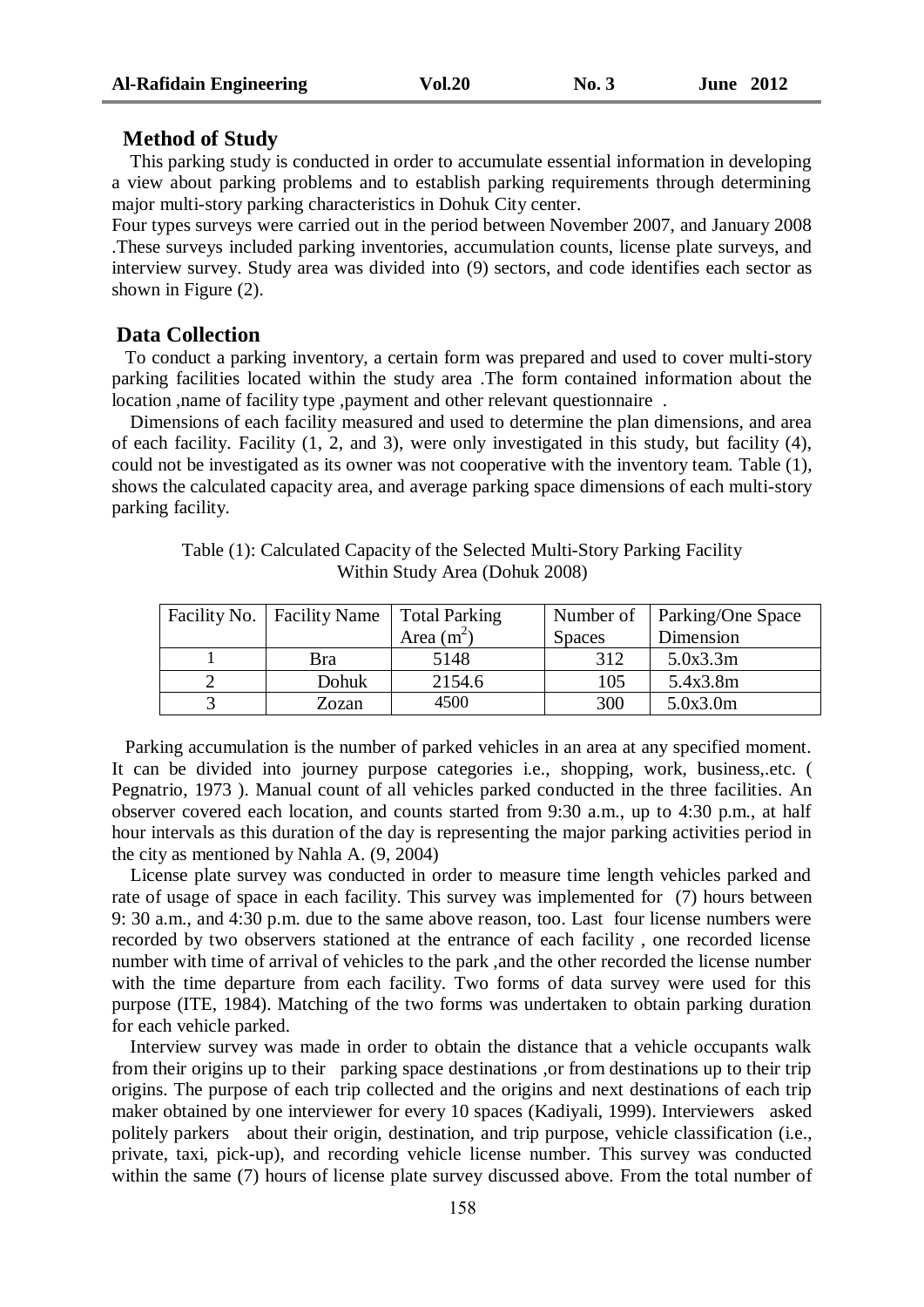parkers (782) obtained, only (102) parkers of them (i.e., 13.04 percent of the total), were interviewed .Some people refused to read or answer the asked questions.

#### **Data Analysis and Results**

#### **Multi-Story Supply**

 Parking inventory for the existing parking supply carried out on the three multi-story parking facilities revealed that, the total spaces provided were equal to ( 717 ) spaces .Total spaces provided are including ( 105 ) spaces in Dohuk ,( 300 ) spaces in Zozan ,and ( 312 ) spaces in Bra/ multi-story parking. Zozan parking facility , which is privately owned ,publicly used ,operated by attendant ,opened along 24 hours of the day ,and parking fees of I.D.,1000 per one parking space .Dohuk ,and Bra parking facilities which along 24 hours of the day ,and the parkers charged with fees of I.D.,1000 per one parking space ,and I.D.,50,000 per one month. The percent of total number of spaces available, and practical capacity of each facility shown in Table (2). It can be noticed that, the available capacity is much more than the practical capacity, and this means that there is under loading with vehicles using the multi-story parking buildings.

Table (2): Available and Practical Capacity for the Selected Multi-Story Parking Facility (Dohuk 2008)

| <b>Facility Name</b> | Facility | <b>Available Capacity</b> | Percentage of       | <b>Operational Capacity</b> |  |  |  |  |  |  |  |
|----------------------|----------|---------------------------|---------------------|-----------------------------|--|--|--|--|--|--|--|
|                      | No.      | in spaces                 | <b>Total Spaces</b> | Surveyed in (pcu)           |  |  |  |  |  |  |  |
| Bra                  |          | 312                       | 43.52               | 148                         |  |  |  |  |  |  |  |
| Dohuk                |          | 105                       | 14.64               | 111                         |  |  |  |  |  |  |  |
| Zozan                |          | 300                       | 41.84               | 90                          |  |  |  |  |  |  |  |
|                      |          |                           |                     |                             |  |  |  |  |  |  |  |

#### **Parking Characteristics**

 Information on parking characteristics is necessary in the formulation of parking programs, to provide basic data for the planning, and design of parking facilities. Some items related to parking characteristics are (Nahla, 2004):

#### **1- Parking Accumulation**

 Accumulation data for total parking facilities study is summarized in Figure(3). The figure shows that, Bra facility accumulates the highest number of vehicles during the period of study from 9:30 a.m., and 4:30 p.m., the three facilities are accepting an increasing number of vehicles are going to accumulate. Peak p.m., periods are showing peak accumulation too, which the second is p.m., peak period of loading happen during 4:30 p.m. hour of accumulation.

 Table (3), shows the parking index (i.e., parking efficiency factor).Dohuk facility is showing the highest efficiency of accepting parkers, especially during the Noon period from (11:00-12:00) a.m., The other two facilities (i.e., Bra, and Zozan) are showing less efficiency in accepting parkers trying to park on their spaces.

Parking indices at p.m., periods between (3:30 -4:30) p.m. hours are higher for Dohuk than other two facilities due to higher vehicle accumulation on it.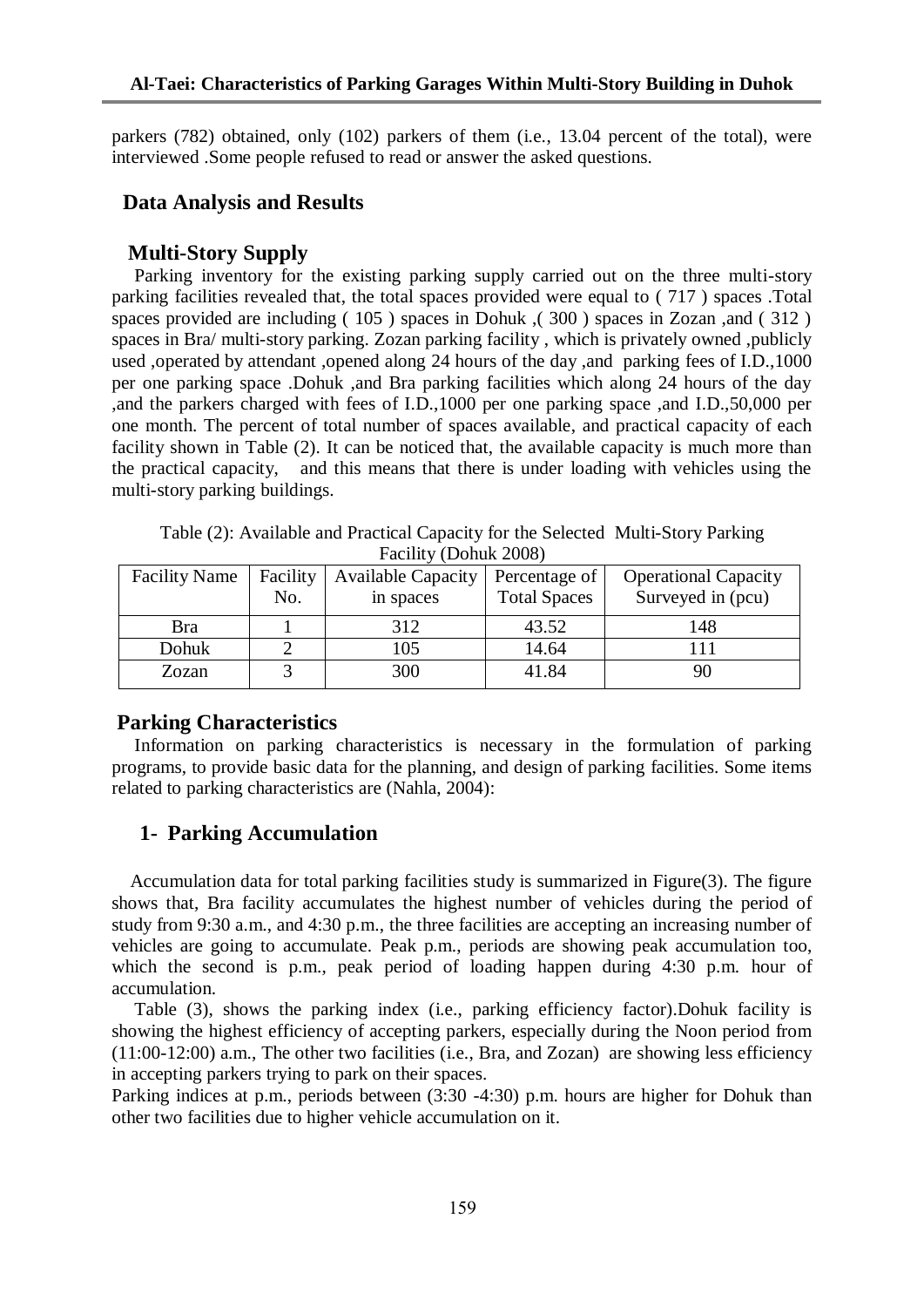

Figure (3): Parking Accumulation of Vehicles on the Selected Multi-Story Parking Facility Within Study Area(Dohuk 2008)

| Table (3): Parking Index Values on the Selected Multi-Story Parking Garages |                       |  |  |
|-----------------------------------------------------------------------------|-----------------------|--|--|
|                                                                             | Facility (Dohuk 2008) |  |  |

| Time                 |       |        | Parking | Index |
|----------------------|-------|--------|---------|-------|
| <b>Facility Name</b> | Bra   | Dohuk  | Zozan   | Total |
| 9:30 a.m.            | 14.74 | 39.05  | 8.00    | 15.48 |
| 10:00                | 20.83 | 64.76  | 12.33   | 23.71 |
| 10:30                | 27.24 | 79.05  | 15.33   | 29.85 |
| 11:00                | 32.37 | 100.00 | 18.67   | 36.54 |
| 11:30                | 36.54 | 105.71 | 21.00   | 40.17 |
| 12:00                | 43.59 | 104.76 | 20.33   | 42.82 |
| 12:30 p.m.           | 41.35 | 96.19  | 19.67   | 40.31 |
| 1:00                 | 41.03 | 78.10  | 22.00   | 38.49 |
| 1:30                 | 40.06 | 70.48  | 20.00   | 36.12 |
| 2:00                 | 41.03 | 70.48  | 23.67   | 38.08 |
| 2:30                 | 44.23 | 79.05  | 25.33   | 41.42 |
| 3:00                 | 47.12 | 83.81  | 25.67   | 43.51 |
| 3:30                 | 43.59 | 94.29  | 30.00   | 45.33 |
| 4:00                 | 45.83 | 88.57  | 30.00   | 45.47 |
| 4:30                 | 47.44 | 101.9  | 27.00   | 46.47 |

#### **2-Parking Volume**

Parking volume is defined as the total number of vehicles parking in the selected study area over a given period of time (Pegnatario, 1973). Total number of vehicles parked at the three multi-story facilities counted by license plate survey equal to ( 275 ) parkers in Dohuk, ( 186 ) parkers in Zozan, ( 321 ) parkers in Bra facility .This means that, the total parking volume was ( 782 ) parkers during ( 7 ) hours .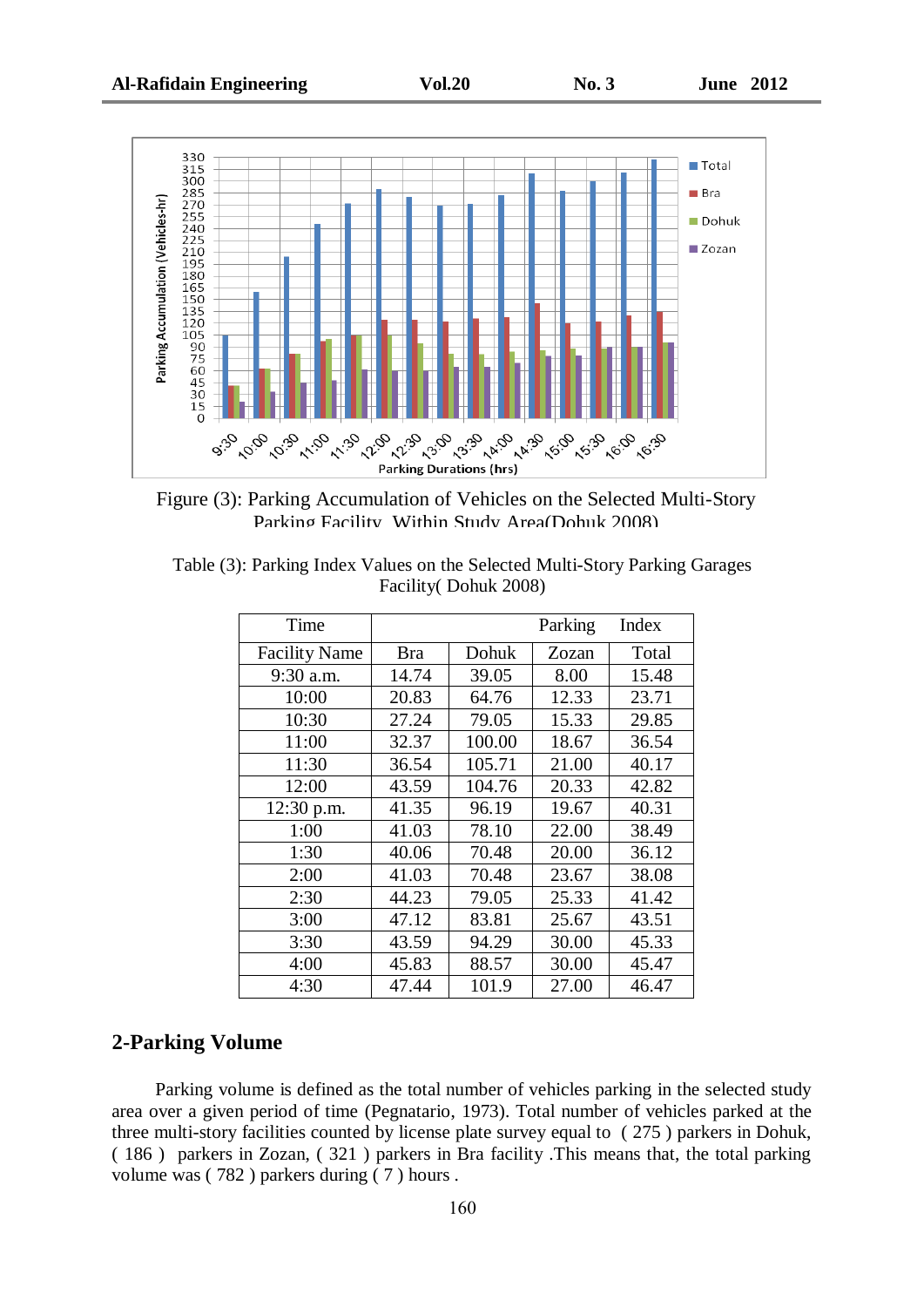## **3-Space-Hour Usag***e*

It means one parking space for one hour. Space–hour usage, and percentages of parkers using multi-story parking spaces for different duration are shown in Table (4).Maximum values of space-hour usage were obtained at (5.5) hours parking duration for the three parking garages .Bra facility is attracting the highest number of parkers traveling to downtown traffic zones as shown in table (4). It can be noticed that, there is a significant increase in space-hour percentages as parking duration increase.

|               | Durations for the Science I arising Factury Donus 2000) |            |         |            |         |            |         |            |  |  |  |
|---------------|---------------------------------------------------------|------------|---------|------------|---------|------------|---------|------------|--|--|--|
| Duration      |                                                         | Bra        |         | Dohuk      |         | Zozan      |         | Total      |  |  |  |
| (hr)          | Parkers                                                 | Space-Hour | Parkers | Space-Hour | Parkers | Space-Hour | Parkers | Space-Hour |  |  |  |
|               | Percent                                                 | Percent    | Percent | Percent    | Percent | Percent    | Percent | Percent    |  |  |  |
| $0.5^{\circ}$ | 0.93                                                    | 0.17       | 5.82    | 0.93       | 1.61    | 0.27       | 2.81    | 0.48       |  |  |  |
| $1.0\,$       | 19.31                                                   | 7.07       | 10.18   | 3.25       | 9.68    | 3.19       | 13.81   | 4.69       |  |  |  |
| 1.5           | 22.74                                                   | 12.49      | 8.0     | 3.83       | 22.04   | 10.90      | 17.39   | 8.86       |  |  |  |
| 2.0           | 9.97                                                    | 7.30       | 8.36    | 5.34       | 10.22   | 6.74       | 9.46    | 6.43       |  |  |  |
| 2.5           | 7.17                                                    | 6.56       | 11.27   | 9.00       | 8.60    | 7.09       | 8.95    | 7.60       |  |  |  |
| 3.0           | 4.98                                                    | 5.48       | 10.18   | 9.75       | 7.53    | 7.45       | 7.42    | 7.56       |  |  |  |
| 3.5           | 6.45                                                    | 8.39       | 12.0    | 13.41      | 5.91    | 6.83       | 8.31    | 9.88       |  |  |  |
| 4.0           | 4.98                                                    | 7.30       | 6.18    | 7.89       | 6.99    | 9.22       | 5.88    | 7.99       |  |  |  |
| 4.5           | 3.12                                                    | 5.13       | 5.82    | 8.36       | 1.61    | 2.39       | 3.71    | 5.67       |  |  |  |
| 5.0           | 3.74                                                    | 6.85       | 4.36    | 6.96       | 5.38    | 8.87       | 4.35    | 7.38       |  |  |  |
| > 5           | 16.51                                                   | 33.26      | 17.82   | 31.28      | 20.43   | 37.06      | 17.90   | 33.45      |  |  |  |
| Total         | 100                                                     | 100        | 100     | 100        | 100     | 100        | 100     | 100        |  |  |  |

Table (4): Percentage of Parkers and Their Space-Hour Usage at Different Durations for the Selected Parking  $\overline{F}$  acility(Dohuk 2008)

## **4-Parking Turnover**

 It is a rate of use of parking spaces, and obtained by dividing parking volume by the number of parking spaces for a specified time period (Pegnatario, 1973). Table (5), is showing parking turnover obtained for the different multi-story parking facilities. Parking turnover is going to affecte by trip purpose executed by parkers. Table (6) is showing the type of each facility, and turnovers obtained for different trip purposes. Shopping trip purpose has the highest turnover rate, especially at Dohuk garage. Table (7), is describing the variation of parking duration, and turnover experienced at the three parking facilities. The table shows that, after 1.5 hours of parking period, highest turnover was happened at Bra, and Zozan parking garages, meanwhile Dohuk garage is showing the highest turnover after 2.5 hours of parking duration. This phenomenon is mostly due to the location of the facilities, and how much they are accessible by parkers arriving to CBD area.

| Table (5): Parking Turnover in Each Multi-Story Facility (Dohuk 2008) |  |
|-----------------------------------------------------------------------|--|
|                                                                       |  |

| <b>Facility Name</b> | No. of Spaces | No .of Parkers | Turnover(Vehicle- |
|----------------------|---------------|----------------|-------------------|
|                      |               |                | Space             |
| Bra                  | 312           | 321            | 1.03              |
| Dohuk                | 105           | 275            | 2.62              |
| Zozan                | 300           | 186            | 0.62              |
| Total                | 717           | 797            | ng                |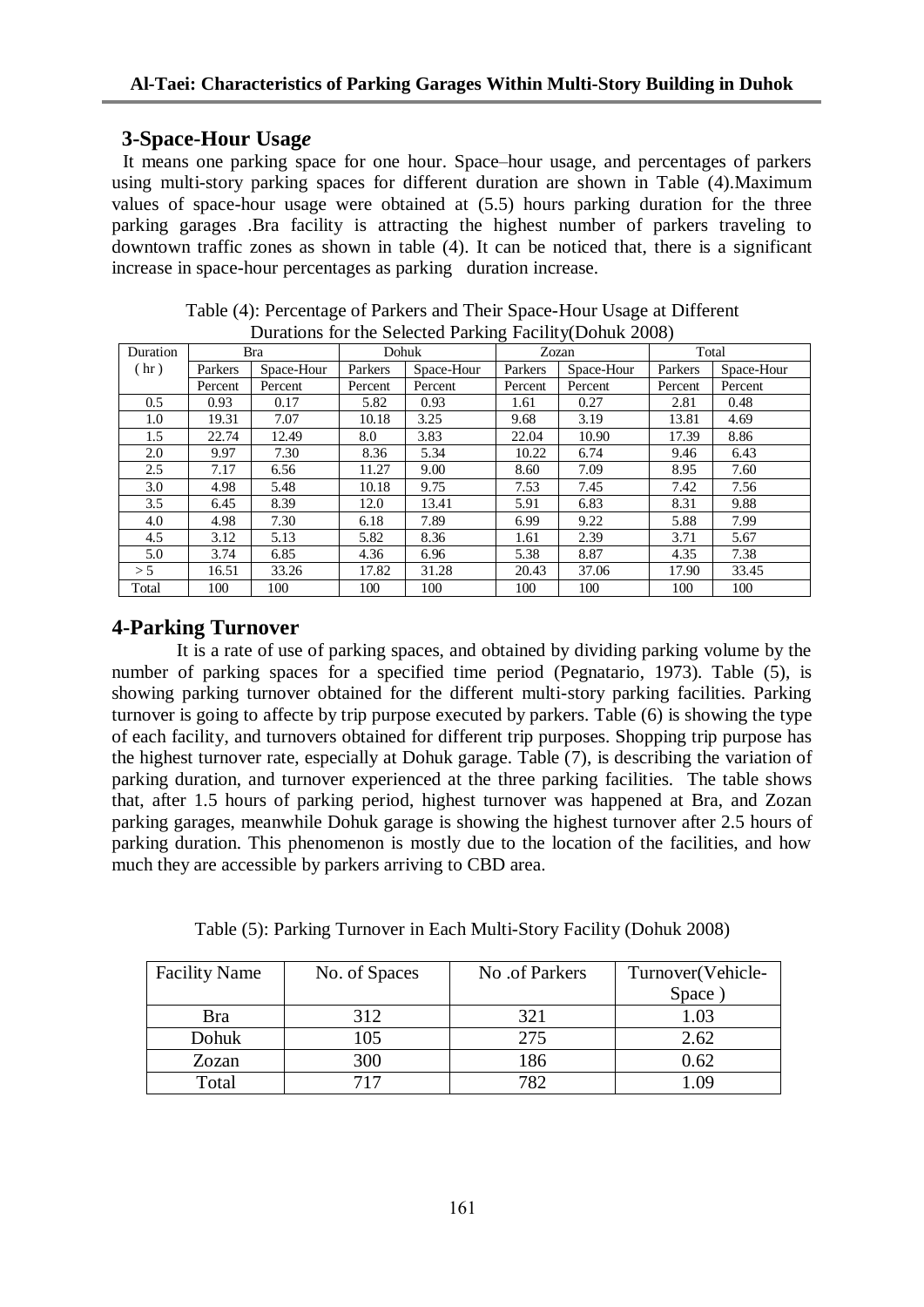| Trip Purpose    | <b>Facility Name</b> | Number of      | Turnover            |
|-----------------|----------------------|----------------|---------------------|
|                 |                      | Parkers        | Vehicles/Spaces)    |
|                 | Bra                  | $\theta$       | $NA^{\prime\prime}$ |
| $H.B.*$         | Dohuk                | $\theta$       | $NA^{\prime\prime}$ |
|                 | Zozan                | $\Omega$       | NA''                |
|                 | Bra                  | 31             | 0.73                |
| Work            | Dohuk                | 11             | 1.26                |
|                 | Zozan                | 30             | 0.63                |
|                 | Bra                  | 13             | 0.3                 |
| Shopping        | Dohuk                | 12             | 1.36                |
|                 | Zozan                | 3              | 0.05                |
|                 | Bra                  | $\theta$       | $NA^{\prime\prime}$ |
| <b>Business</b> | Dohuk                | $\theta$       | $NA^{\prime\prime}$ |
|                 | Zozan                | $\overline{2}$ | 0.04                |
|                 | Bra                  | $\theta$       | $NA^{\prime\prime}$ |
| Other           | Dohuk                | $\overline{2}$ | NA''                |
|                 | Zozan                | $\theta$       | NA''                |
|                 | Bra                  | 44             | 1.03                |
| Total           | Dohuk                | 23             | 2.62                |

Table (6): Parking Turnover With Respect to Trip Purpose for Each Multi-Story Parking Facility (Dohuk 2008)

*<u>Home-based trips</u>* N.A" Not Available

Table (7): Parking Turnover for Different Values of Duration in Selected Multi-Story Facility(Dohuk 2008)

Zozan 35 0.62

| Duration |         | Bra       |         | Dohuk     |         | Zozan     |         | Total     |
|----------|---------|-----------|---------|-----------|---------|-----------|---------|-----------|
|          | No. of  | Turnover  | No. of  | Turnover  | No. of  | Turnover  | No. of  | Turnover  |
| (hr)     | Parkers | (Vehicle/ | Parkers | (Vehicle/ | Parkers | (Vehicle/ | Parkers | (Vehicle/ |
|          |         | Space)    |         | Space)    |         | Space)    |         | Space)    |
| 0.5      | 3       | 0.01      | 16      | 0.15      | 3       | 0.01      | 22      | 0.03      |
| 1.0      | 62      | 0.20      | 28      | 0.27      | 18      | 0.06      | 108     | 0.15      |
| 1.5      | 73      | 0.23      | 22      | 0.21      | 41      | 0.14      | 136     | 0.19      |
| 2.0      | 32      | 0.10      | 23      | 0.22      | 19      | 0.06      | 74      | 0.10      |
| 2.5      | 23      | 0.07      | 31      | 0.30      | 16      | 0.05      | 70      | 0.10      |
| 3.0      | 16      | 0.05      | 28      | 0.27      | 14      | 0.05      | 58      | 0.08      |
| 3.5      | 21      | 0.07      | 33      | 0.31      | 11      | 0.04      | 65      | 0.09      |
| 4.00     | 16      | 0.05      | 17      | 0.16      | 13      | 0.04      | 46      | 0.06      |
| 4.5      | 10      | 0.03      | 16      | 0.15      | 3       | 0.01      | 29      | 0.04      |
| 5.0      | 12      | 0.04      | 12      | 0.11      | 10      | 0.03      | 34      | 0.05      |
| < 5.0    | 53      | 0.17      | 49      | 0.47      | 38      | 0.13      | 140     | 020       |
| Total    | 321     | 1.03      | 275     | 2.62      | 186     | 0.62      | 782     | 1.09      |

## **5-Parked Vehicle Clas***s*

 Class of vehicles on each facility has been considered such classes are private car, taxi, and pick-up. Table ( 8 ), shows the number, and percentage of different cars parked on their three studied facilities during the period from 9:30 a.m., up to 4:30 p.m. Trips are mostly executed by private cars are going to terminate their trips on Zozan, and Bra garages, more than the trips ended at Dohuk garage. Table (9), shows parkers frequency, and percentages at three garages according to trip purpose. Work trips are highly going to terminate at Zozan parking garage, as it is the most near parking location to drivers coming from dense populated corridors in Dohuk City, especially Baroshki residential corridor area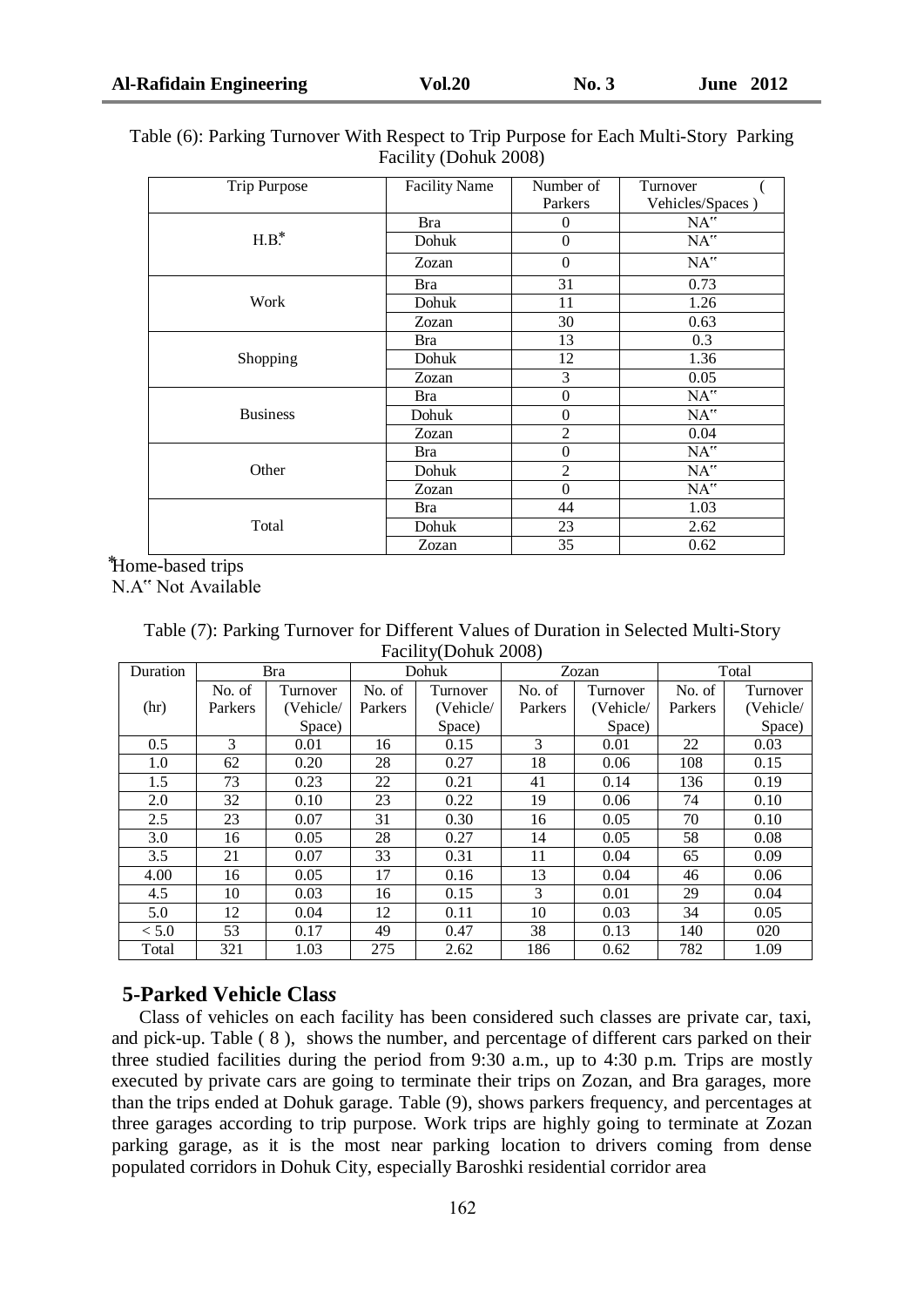| Multi-Story Parking Facility (Donuk 2008) |     |                                                                   |              |         |     |         |     |         |  |  |  |
|-------------------------------------------|-----|-------------------------------------------------------------------|--------------|---------|-----|---------|-----|---------|--|--|--|
| Type                                      |     | Number and Percentage of Each Type of vehicle at Certain Facility |              |         |     |         |     |         |  |  |  |
| Of                                        |     | Bra                                                               | <b>Dohuk</b> |         |     | Zozan   |     | Total   |  |  |  |
| Vehicle                                   | No. | Percent                                                           | No.          | Percent | No. | Percent | No. | Percent |  |  |  |
| Private                                   | 35  | 79.54                                                             | 16           | 69.56   | 28  | 80      | 79  | 77.45   |  |  |  |
| Taxi                                      |     | 4.55                                                              |              | 4.35    |     | 5.71    |     | 4.9     |  |  |  |
| Pick up                                   | ⇁   | 15.91                                                             |              | 26.09   |     | 14.29   | 18  | 17.65   |  |  |  |
| Total                                     | 44  | 100                                                               | 23           | 100     | 35  | 100     | 102 | 100     |  |  |  |

Table (8): Number and Percentage by Type of Vehicle in Selected Multi-Story Parking Facility (Dohuk 2008)

Table (9): Number and Percentage of Parkers by Trip Purpose in Selected Multi-Story Parking Garages in CBD Area in Dohuk City (Dohuk 2008)

| Trip Purpose                      |          | Number and percentage of Parkers |          |          |                        |          |          |          |  |  |
|-----------------------------------|----------|----------------------------------|----------|----------|------------------------|----------|----------|----------|--|--|
|                                   |          | <b>Bra</b>                       | Dohuk    |          | Zozan                  |          | Total    |          |  |  |
|                                   | No.      | Percent                          | No.      | Percent  | No.                    | Percent  | No.      | Percent  |  |  |
| $H.B.^*$                          | $N.A.^"$ | $N.A^{\prime\prime}$ .           | $N.A.^"$ | $N.A.^"$ | $N.A$ ".               | $N.A$ ". | $N.A$ ". | $N.A.^"$ |  |  |
| Work                              | 31       | 70.45                            | 11       | 47.82    | 30                     | 85.71    | 72       | 70.59    |  |  |
| Shopping                          | 13       | 29.55                            | 12       | 52.18    | 3                      | 8.57     | 28       | 27.45    |  |  |
| <b>Business</b>                   | $N.A$ ". | $N.A.$ "                         | $N.A.$ " | $N.A.$ " | $\mathfrak{D}$         | 5.72     | 2        | 1.96     |  |  |
| Others                            | $N.A$ ". | $N.A$ ".                         | N.A''    | $N.A.$ " | $N.A^{\prime\prime}$ . | N.A''    | $N.A$ ". | $N.A.^"$ |  |  |
| Total<br>$\overline{\phantom{a}}$ | 44       | 100                              | 23       | 100      | 35                     | 100      | 102      | 100      |  |  |

⃰Home-based N.A." Not Available

## **6-Walking Distance**

Parkers are usually preferred to park where there is shortest distance to walk. Average parking distance obtained from interview was 155m.Bra, Dohuk, and Zozan parkers are walking average distance of 83,168, and 212m respectively to arrive to their destinations. This result shown in Figure (4), which demonstrates that, Bra garage is attracting most of the parkers, than the other two facilities as the parkers are going to walk (51-100) m only. Major part of the work trips was accumulated on Bra and Zozan garages as walking distance is less than 50m for the former, and less than 300m only for the latter. This result is shown in Table  $(10).$ 



Figure (4): Distribution of Parkers According to Walking Distance for Multi-Story Parking Facility (Dohuk 2008)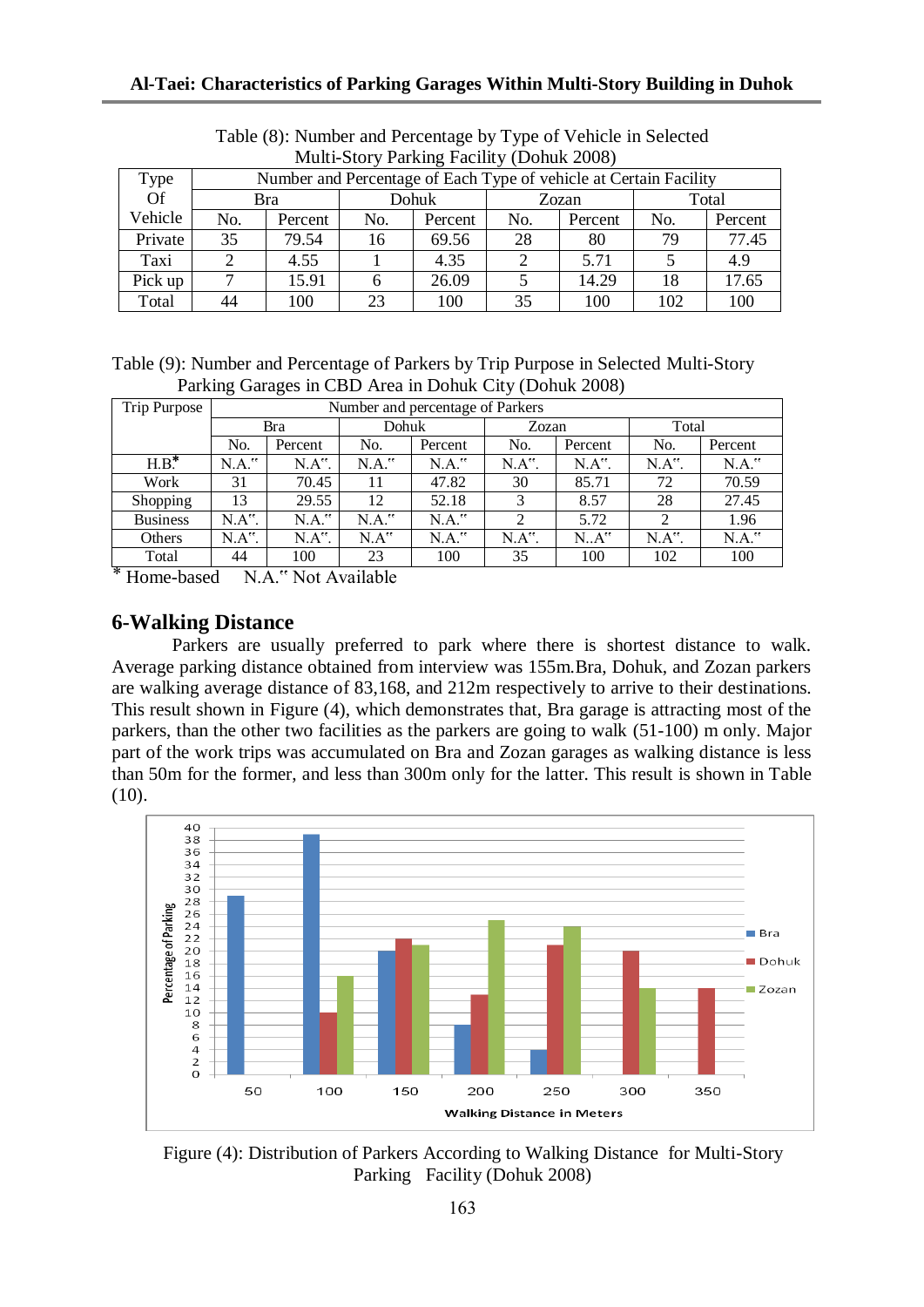| Trip            | Facility   | Percentage of Parkers Walking a Certain Distance in Meters |                      |                      |          |                      |                      |                      |
|-----------------|------------|------------------------------------------------------------|----------------------|----------------------|----------|----------------------|----------------------|----------------------|
| Purpose         | Type       | $\leq$ =50                                                 | 51-100               | 101-150<br>151-200   |          | 201-250              | 251-300              | > 300                |
|                 |            | Percent                                                    | Percent              | Percent              | Percent  | Percent              | Percent              | Percent              |
| $H.B.*$         | Bra        | N.A''                                                      | N.A''                | N.A''                | $N.A.^"$ | N.A''                | N.A''                | N.A''                |
|                 | Dohuk      | $N.A^{\prime\prime}$                                       | N.A''                | N.A''                | N.A''    | N.A''                | N.A''                | N.A''                |
|                 | Zozan      | N.A''                                                      | $N.A^*$ .            | N.A''                | N.A''    | N.A''                | N.A''                | N.A''                |
| Work            | <b>Bra</b> | 92.3                                                       | 70.58                | 77.77                | 66.67    | $N.A^{\prime\prime}$ | $N.A^{\prime\prime}$ | N.A''                |
|                 | Dohuk      | N.A''                                                      | 100                  | 40.00                | 25       | 60                   | 85.71                | 83.33                |
|                 | Zozan      | N.A''                                                      | 66.67                | 85.71                | 100      | 87.5                 | 85.71                | 83.33                |
| Shopping        | <b>Bra</b> | 7.7                                                        | 29.42                | 22.23                | 33.33    | 100                  | N.A''                | N.A''                |
|                 | Dohuk      | N.A''                                                      | N.A''                | 60.00                | 75       | 40                   | N.A''                | N.A''                |
|                 | Zozan      | N.A''                                                      | 33.33                | 14.29                | N.A''    | $N.A^{\prime\prime}$ | N.A''                | 16.67                |
|                 | Bra        | N.A''                                                      | N.A''                | N.A''                | N.A''    | N.A''                | N.A''                | $N.A^{\prime\prime}$ |
| <b>Business</b> | Dohuk      | $N.A^{\prime\prime}$                                       | $N.A^{\prime\prime}$ | N.A''                | N.A''    | N.A''                | 14.29                | 16.67                |
|                 | Zozan      | N.A''                                                      | N.A''                | $N.A^{\prime\prime}$ | N.A''    | 12.5                 | 14.29                | N.A''                |
| Other           | Bra        | N.A''                                                      | $N.A^{\prime\prime}$ | N.A''                | N.A''    | $N.A^{\prime\prime}$ | N.A''                | N.A''                |
|                 | Dohuk      | N.A''                                                      | N.A''                | N.A''                | N.A''    | N.A''                | N.A''                | N.A''                |
|                 | Zozan      | N.A''                                                      | N.A''                | N.A''                | N.A''    | N.A''                | N.A''                | N.A''                |
| Total           | <b>Bra</b> | 100                                                        | 100                  | 100                  | 100      | 100                  | N.A''                | N.A''                |
|                 | Dohuk      | $\Omega$                                                   | 100                  | 100                  | 100      | 100                  | 100                  | 100                  |
|                 | Zozan      | $\boldsymbol{0}$                                           | 100                  | 100                  | 100      | 100                  | 100                  | 100                  |

Table (10): Percentage of Parkers by Type of Facility, Purpose, and Walking Distance in Selected Multi-Story Facility

⃰Home-based trips N.A." Not Available

#### **7-Parking Duration**

Table (11), represents the relationship between parking duration on each facility, and purpose of each trip to destination. Parkers coming for work to the CBD are originating the highest percentage of trips, especially for duration of 1.0hours, and more. Dohuk and Zozan garages are going to accept all parkers within ( 2:00-3:00) p.m., hour duration period. Parkers coming for shopping are remaining shorter period of time less than half an hour. In general, Zozan garage is able to accept parkers for longer period of time than 5:00 hours especially, those going for work.

Table (11): Percentage of Parkers by Trip, Purpose, and Parking Duration in Selected Multi-Story Facility ( Dohuk 2008)

|                 | $\ldots$   |                                                       |             |                                                                                                                                                                                                                                                                       |                     |             |                           |                                 |
|-----------------|------------|-------------------------------------------------------|-------------|-----------------------------------------------------------------------------------------------------------------------------------------------------------------------------------------------------------------------------------------------------------------------|---------------------|-------------|---------------------------|---------------------------------|
| Trip            | Facility   | Number and Percentage of Parkers by Duration in Hours |             |                                                                                                                                                                                                                                                                       |                     |             |                           |                                 |
| Purpose         | Type       | < 00:30                                               | $0.5 - 1.0$ | $1.0 - 2.0$                                                                                                                                                                                                                                                           |                     | $3.0 - 4.0$ | $4.0 - 5.0$               | >5.0                            |
|                 |            | Percent                                               | Percent     | Percent                                                                                                                                                                                                                                                               | Percent             | Percent     | Percent                   | Percent                         |
| $H.B.*$         | <b>Bra</b> | $N.A^{\prime\prime}$                                  | N.A''       | $N.A^{\prime\prime}$                                                                                                                                                                                                                                                  | N.A''               | N.A''       | N.A''                     | $N.A^{\overline{\mathfrak{c}}}$ |
|                 | Dohuk      | N.A''                                                 | N.A''       | N.A''                                                                                                                                                                                                                                                                 | N.A''               | N.A''       | N.A''                     | N.A''                           |
|                 | Zozan      | N.A''                                                 | N.A''       | $N.A^{\prime\prime}$                                                                                                                                                                                                                                                  | N.A''               | N.A''       | N.A''                     | $N.A^{\overline{\alpha}}$       |
| Work            | Bra        | $N.A^{\prime\prime}$                                  | 100         | 83.33                                                                                                                                                                                                                                                                 | 66.67               | 66.67       | 100                       | 63.63                           |
|                 | Dohuk      | N.A''                                                 | 50          | 42.86                                                                                                                                                                                                                                                                 | 100                 | 60          | N.A''                     | 25                              |
|                 | Zozan      | N.A''                                                 | 50          | 71.42                                                                                                                                                                                                                                                                 | 100                 | N.A''       | 100                       | 90.9                            |
| Shopping        | Bra        | $N.A^{\prime\prime}$                                  | N.A''       | 16.67                                                                                                                                                                                                                                                                 | 33.33               | 33.33       | $N.A^{\prime\prime}$      | 36.37                           |
|                 | Dohuk      | 100                                                   | 50          | 57.14                                                                                                                                                                                                                                                                 | $NA^{\prime\prime}$ | 40          | $N.A^{\prime\prime}$      | 75                              |
|                 | Zozan      | N.A''                                                 | 50          | 14.29                                                                                                                                                                                                                                                                 | N.A''               | N.A''       | $N.A^{\overline{\alpha}}$ | 4.55                            |
|                 | <b>Bra</b> | N.A''                                                 | N.A''       | N.A''                                                                                                                                                                                                                                                                 | N.A''               | N.A''       | N.A''                     | N.A''                           |
| <b>Business</b> | Dohuk      | $N.A^{\prime\prime}$                                  | N.A''       | $N.A^{\prime\prime}$                                                                                                                                                                                                                                                  | N.A''               |             | N.A''                     | $N.A^{\prime\prime}$            |
|                 | Zozan      | $N.A^{\prime\prime}$                                  | N.A''       | $2.0 - 3.0$<br>$N.A^{\overline{\mathfrak{c}}\mathfrak{c}}$<br>N.A''<br>$N.A^{\prime\prime}$<br>14.29<br>N.A''<br>N.A''<br>N.A''<br>N.A''<br>N.A''<br>N.A''<br>N.A''<br>N.A''<br>N.A''<br>100<br>100<br>100<br>100<br>100<br>100<br>$N.A^{\prime\prime}$<br>100<br>100 | N.A''               | 4.55        |                           |                                 |
| Other           | <b>Bra</b> | $N.A^{\prime\prime}$                                  | N.A''       |                                                                                                                                                                                                                                                                       |                     |             | N.A''                     | $N.A^{\prime\prime}$            |
|                 | Dohuk      | N.A''                                                 | N.A''       |                                                                                                                                                                                                                                                                       |                     |             | N.A''                     | N.A''                           |
|                 | Zozan      | $N.A^{\prime\prime}$                                  | N.A''       |                                                                                                                                                                                                                                                                       |                     |             | N.A''                     | N.A''                           |
| Total           | Bra        | $N.A^{\prime\prime}$                                  | 100         |                                                                                                                                                                                                                                                                       |                     |             | 100                       | 100                             |
|                 | Dohuk      | 100                                                   | 100         |                                                                                                                                                                                                                                                                       |                     |             | N.A''                     | 100                             |
|                 | Zozan      | N.A''                                                 | 100         |                                                                                                                                                                                                                                                                       |                     |             | 100                       | 100                             |

N.A" Not Available H.B.\*Home-based trips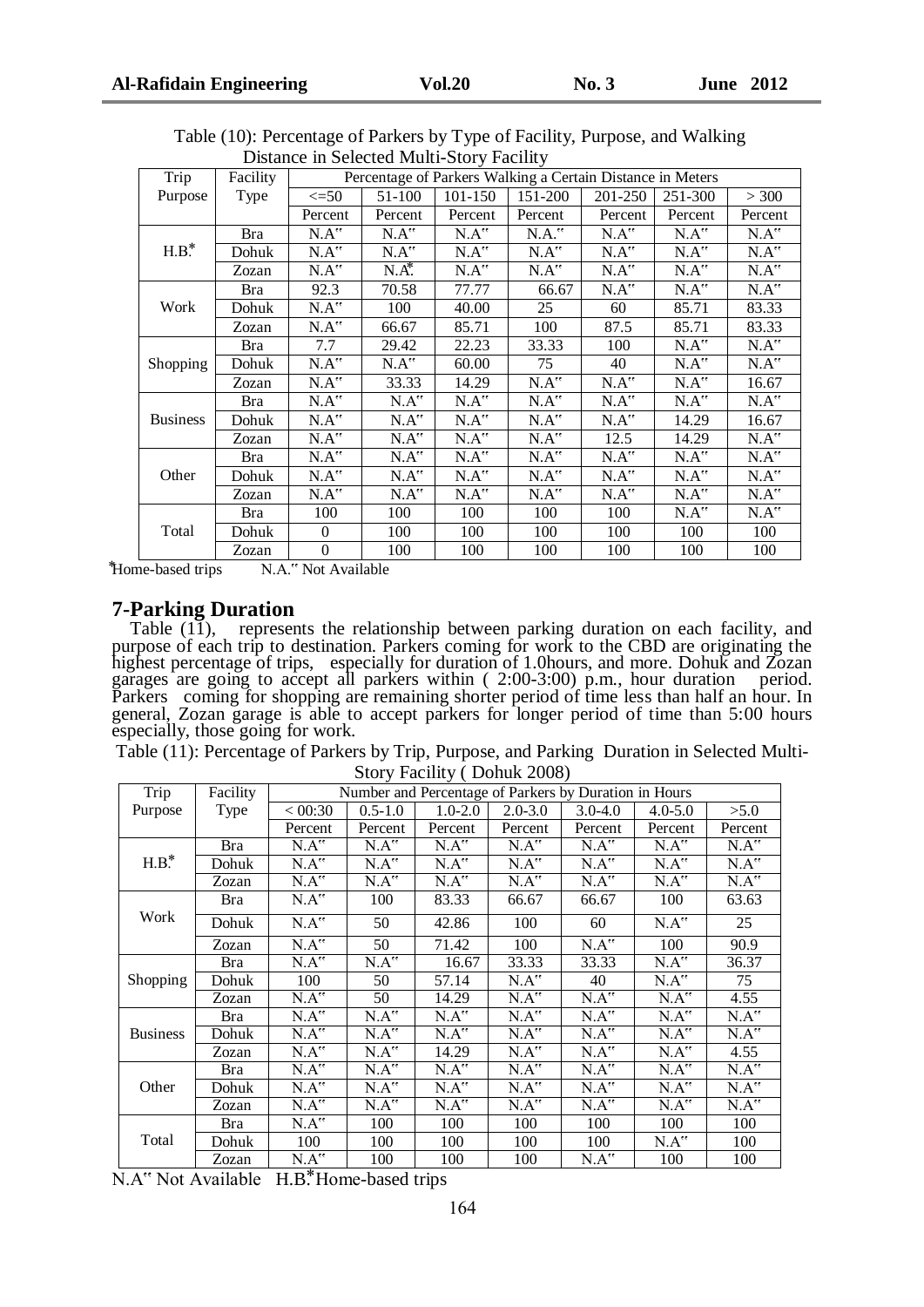## **8-Parking Usage -Supply Relationship**

Parking supply is usually expressed in space-hours for particular facility, this term is the product of the number of parking spaces in each facility, and the duration of parking study in hours. This theoretical space –hour supply will be in reality never be fully utilized due to the time lost during parking, and un-parking of vehicles. There fore, the practical supply as shown in Table (12), has been derived by applying an efficiency factor of (0.487) to the theoretical parking supply. The efficiency factor has been determined by averaging the three facility-parking indexes according to the method recommended by the Manual of Comprehensive Parking Study (NCUT, 1957). Figure (5), shows the practical supply , and usage on each facility with average deficiency ratio of more than 25 percent in both Dohuk, and Zozan facilities, meanwhile usage , and supply are about the same in Bra facility. The figure shows also that, net deficiency are 299 space-hours for the three parking facilities.

Table (12): Summary of Space-Hours Supply and Usage for the Selected Multi-Story Facility (Dohuk 2008)

| <b>Facility Name</b> | Supply or Usage in Space-Hours |           |       |                     |                 |  |  |  |
|----------------------|--------------------------------|-----------|-------|---------------------|-----------------|--|--|--|
|                      | Theoretical                    | Practical | Usage | Usage/              | Difference      |  |  |  |
|                      | Supply                         | Supply    |       | <b>Supply Ratio</b> |                 |  |  |  |
| Bra                  | 1824                           | 888       | 877   | 0.988               | $+11$           |  |  |  |
| Dohuk                | 1364                           | 664       | 862   | 1.298               | $-198$          |  |  |  |
| Zozan                | 990                            | 482       | 594   | 1.232               | $-112$          |  |  |  |
| Total                |                                |           |       |                     | $-310+11= -299$ |  |  |  |

Deficiency, + Surplus



- - Figure (5): Existing Space-Hour Demand and Supply between 9:30a.m., and, 4:30 p.m., During an Average Weekday in Duhok City CBD Study Area